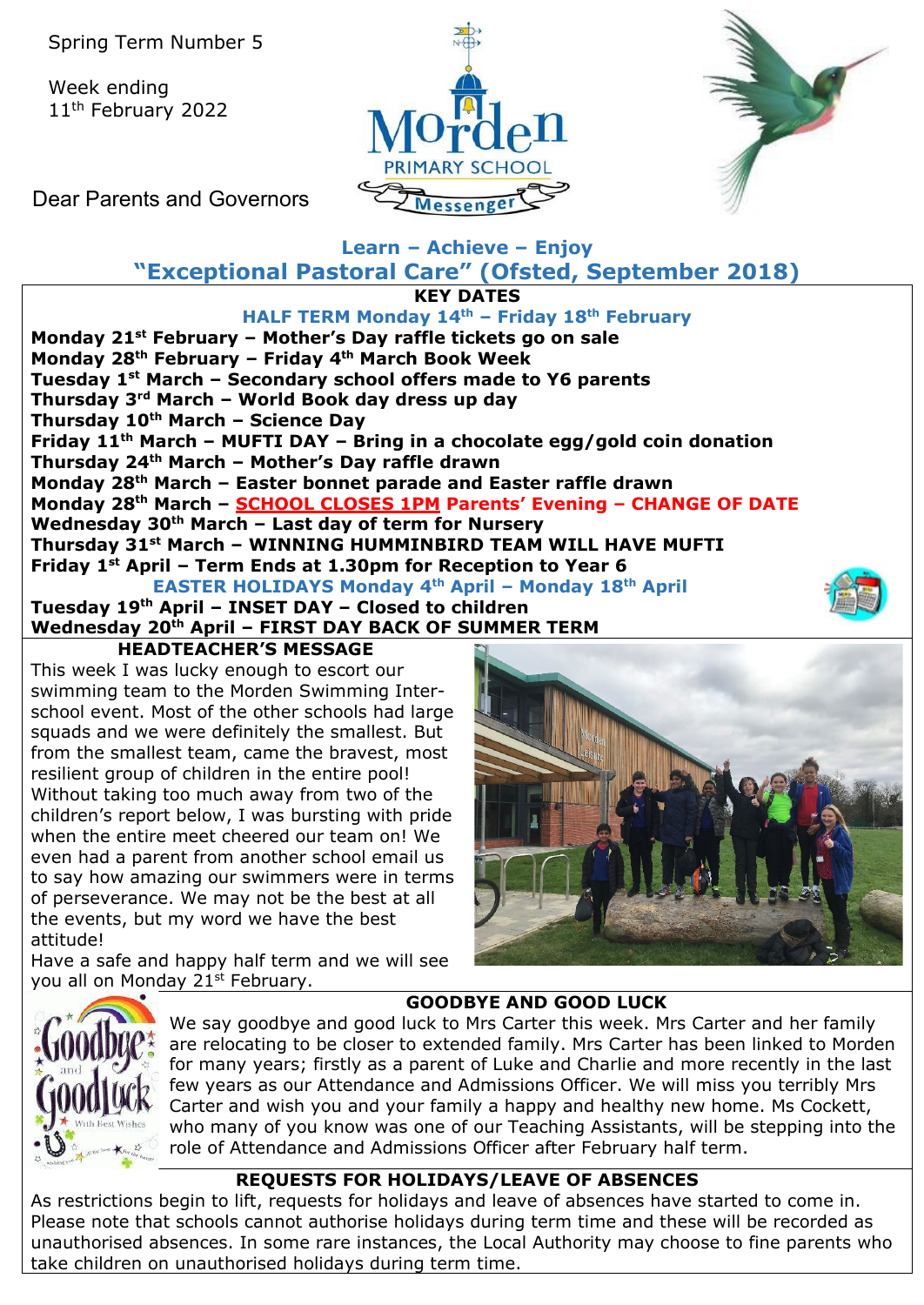## **SWIMMING GALA**

On the 8th of February some of Year 5 and 6 attended a swimming gala at Morden swimming baths hosted by MSSP (Merton Schools Sports Partnership). Seven children participated: Frankie, Lilymay, Awais, Eleisha, Jibran, Adam and Niron. There were lots of laps and races. Each lap was 25 meters. In the relay race there were 4 people that took part. One person goes down then taps the wall then another person swims up and taps the wall and this is repeated by the next two people. There were only two girls at the swimming gala who swam for Morden primary. The girls were Lily and Eleisha. They wanted to take part in the relay race so they took it upon themselves and swam 50 meters which was impressive. The coaches and the other schools were cheering us on. Thanks for reading.

Lily and Eleisha, Year 6

## **DODGEBALL TOURNAMENT**

On the 3rd of February , some of Year 5 and 6 competed in a Dodgeball tournament at Harris Academy Morden. The children that went were Isireli, Jibran, Masroor, Ajay, Awais, Zara, Eleisha, Koini and Anisia.

We won the most important award, which was the REFspect award. At the end of each game we played we said good game. All of the team enjoyed it. It was very hard but we took on the challenge. We played against 3 different teams called Malmesbury, St Peters and St Paul and Cranmer.

Thank you for reading from the Head boy Isireli and Deputy Head boy Jibran.

## **OUTSTANDING FROM CHRISTMAS HOLIDAYS PUPIL PREMIUM VOUCHERS**

We still have a handful of families who received TESCO vouchers over the Christmas period as they are registered Pupil Premium at school. Please do try to use these – the school is unable to reallocate them if you have lost them so please check in your email inboxes carefully.

#### **BUDDY CHALLENGE AND DIGIT DAY FOR NSPCC**

Thank you for your generous support in this fundraiser for the NSPCC. We raised £330.50 for the NSPCC! Great job!!

## **LEARNERS OF THE WEEK**

Congratulations this week's Learners of the Week

#### w/e 11<sup>th</sup> February, Week 6

| <b>CLASS</b>  |                   | <b>LEARNER OF THE WEEK</b>                                                                                     | <b>HIGH 5 - VALUE WINNER</b> |                                                                                   |  |  |
|---------------|-------------------|----------------------------------------------------------------------------------------------------------------|------------------------------|-----------------------------------------------------------------------------------|--|--|
|               | <b>NAME</b>       | <b>REASON</b>                                                                                                  | <b>NAME</b>                  | <b>REASON</b>                                                                     |  |  |
| Yellow        | David             | For amazing dancing during PE!                                                                                 | Laura                        | Teamwork: for sharing and working with<br>her friends cooperatively.              |  |  |
| Red           | Dunya             | For sharing her amazing family celebration of<br>Chinese New year with the class.                              | <b>Borislay</b>              | Responsibility - always completing his<br>work independently.                     |  |  |
| Green         | Eranki-<br>Leigh- | For her consistent effort this week, well done<br>for trying your best Frankie-Leigh.                          | Rafay                        | Teamwork-for working well with a partner<br>in our literacy lesson this week.     |  |  |
| <b>Blue</b>   | Nomana.           | For her fabulous Digging for Britain News<br>Report.                                                           | <b>Nickov</b>                | Respect - for his lovely manners.                                                 |  |  |
| Purple        | Natalia           | For writing an excellent descriptive shape<br>poem about a Blue Morph butterfly.                               | <u>Jumaymah</u>              | Teamwork - for showing great teamwork<br>skills in netball.                       |  |  |
| <b>Silver</b> | Ilona             | For producing an excellent selection of work for<br>your project on Space.                                     | Ameen                        | Teamwork - For working well with your<br>learning partner in our reading lessons. |  |  |
| Gold          | Sofia             | For making good progress in literacy this<br>week by using a range of sentence starters<br>and sentence types. | Ajay                         | Responsibility - always trying his best in<br>every subject.                      |  |  |